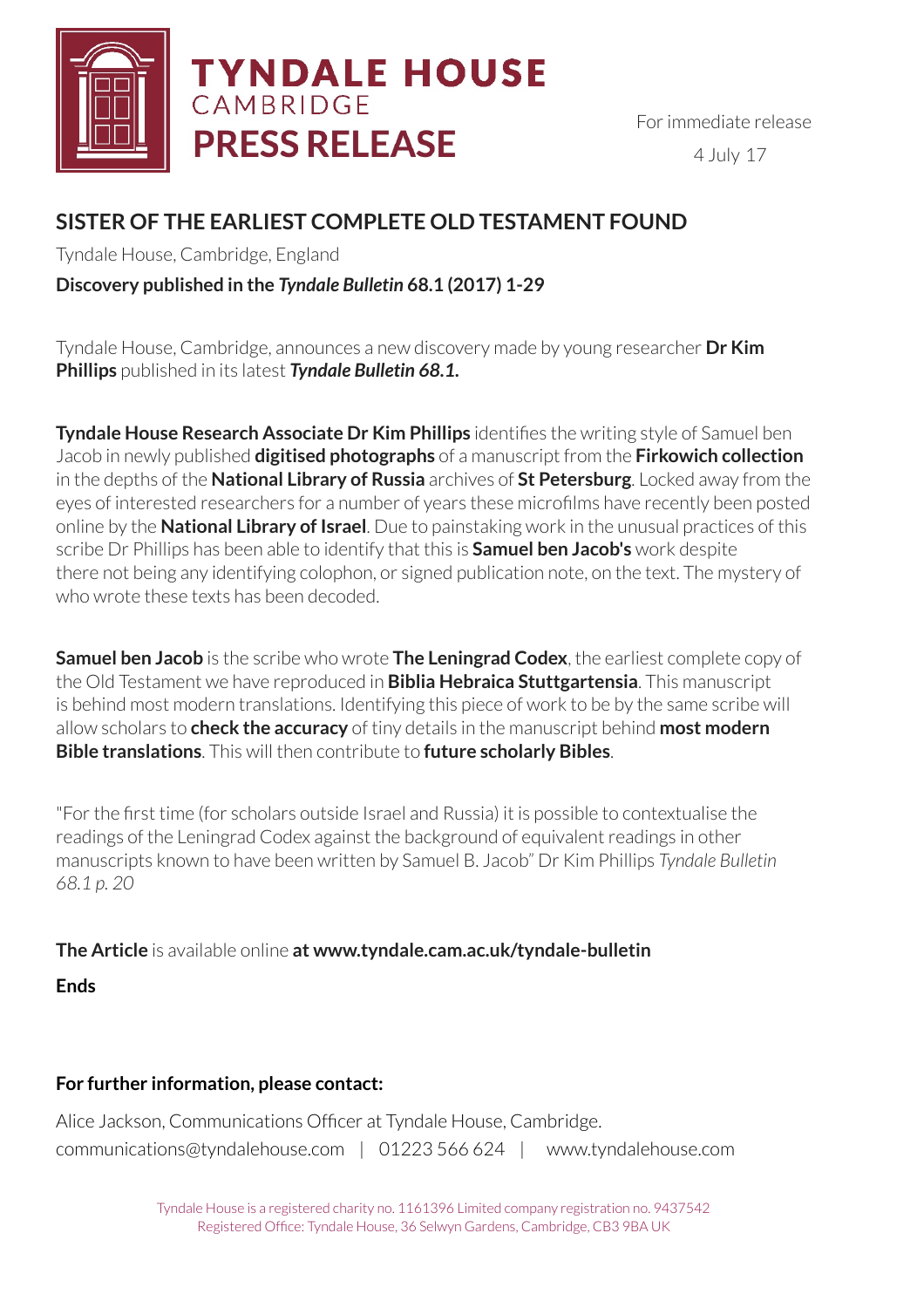

# **NOTES TO EDITORS**

*Tyndale Bulletin 67.2* **(2016) 287-307** Phillips has previously published work demonstrating single folios found in the Cairo Genizah to be by Samuel ben Jacob, using a set of identifying features, or fingerprints, that collectively point to this particular scribe's handiwork.

For further details of the Cairo Genizah and its significance visit newly opened exhibition **Discarded History: The Genizah of Mediaeval Cairo** providing "a window on the life of a community a thousand years ago - a Jewish community in the centre of a thriving Islamic empire, international in outlook, multicultural in make up, devout to its core." Cambridge University Library[www.lib.cam.ac.uk](http://www.lib.cam.ac.uk)

**Tyndale House** is an independent evangelical charity founded in 1944 to advance biblical research. It possesses **one of the finest libraries for biblical research in the world**, packed with specialist material on the language, culture, history, and meaning of the Bible and enjoys close links with the University of Cambridge. *Tyndale Bulletin* is a peer review journal of Biblical and Theological research. Published twice a year our next *Tyndale Bulletin 68.2* is due out later this year.

Research Fellows working at Tyndale House are involved in various personal and collaborative projects.

## **Forthcoming Publications at Tyndale House**

### *The Greek New Testament, Produced At Tyndale House, Cambridge*

Expected Publication Date November 15th, 2017

Published by Crossway and Cambridge University Press

*The Greek New Testament, Produced at Tyndale House, Cambridge* has been created under the oversight of editors Dr. Dirk Jongkind (St Edmund's College, University of Cambridge) and Dr. Peter Williams (Tyndale House, Cambridge). While a few trusted Greek texts are in print, significant advances have been made in Greek translation studies of the New Testament since a standard text was adopted by academics in 1975. Together with their team, they have taken a rigorously philological approach to reevaluating the standard text - reexamining spelling and paragraph decisions as well as allowing more recent discoveries related to scribal habits to inform editorial decisions. Ideal for students, scholars and pastors alike, and published to coincide with the 500th anniversary of the Reformation, *The Greek New Testament, Produced at Tyndale House, Cambridge* is a groundbreaking contribution to biblical scholarship.

For further details visit **www.crossway.org/bibles/the-greek-new-testament-produced-attyndal-hconly/**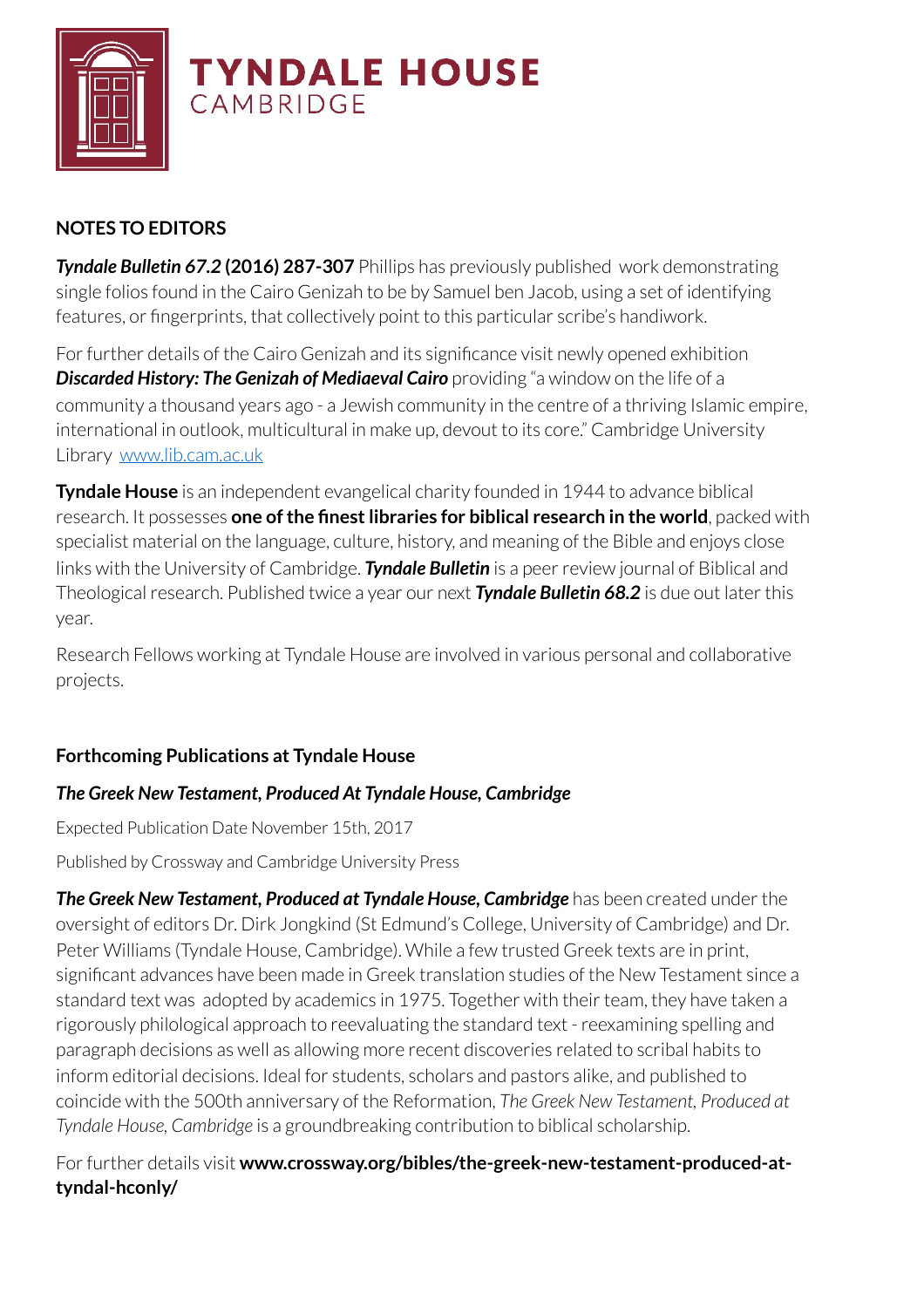

### *Codex Climaci Rescriptus*

*Codex Climaci Rescriptus* is an important and complex palimpsest containing much biblical text and many mysteries. Dr Kim Phillips is working alongside the **Tyndale House Student Scholars Program** to describe and publish this extraordinarily complex and intriguing manuscript. Research carried out on the codex is supported by the **Museum of the Bible**.

For further details visit [www.museumofthebible.org](http://www.museumofthebible.org)

#### **[www.stepbible.org](http://www.stepbible.org)**

The STEP Bible is a free online resource providing translation overlays, which show the underlying biblical Hebrew and Greek, and explain how particular words were used in the ancient world. Tyndale House is currently working with the United Bible Society to create a Swahili version of STEP and our next project will be to create a Spanish version, as we seek to make this a multi-lingual resource.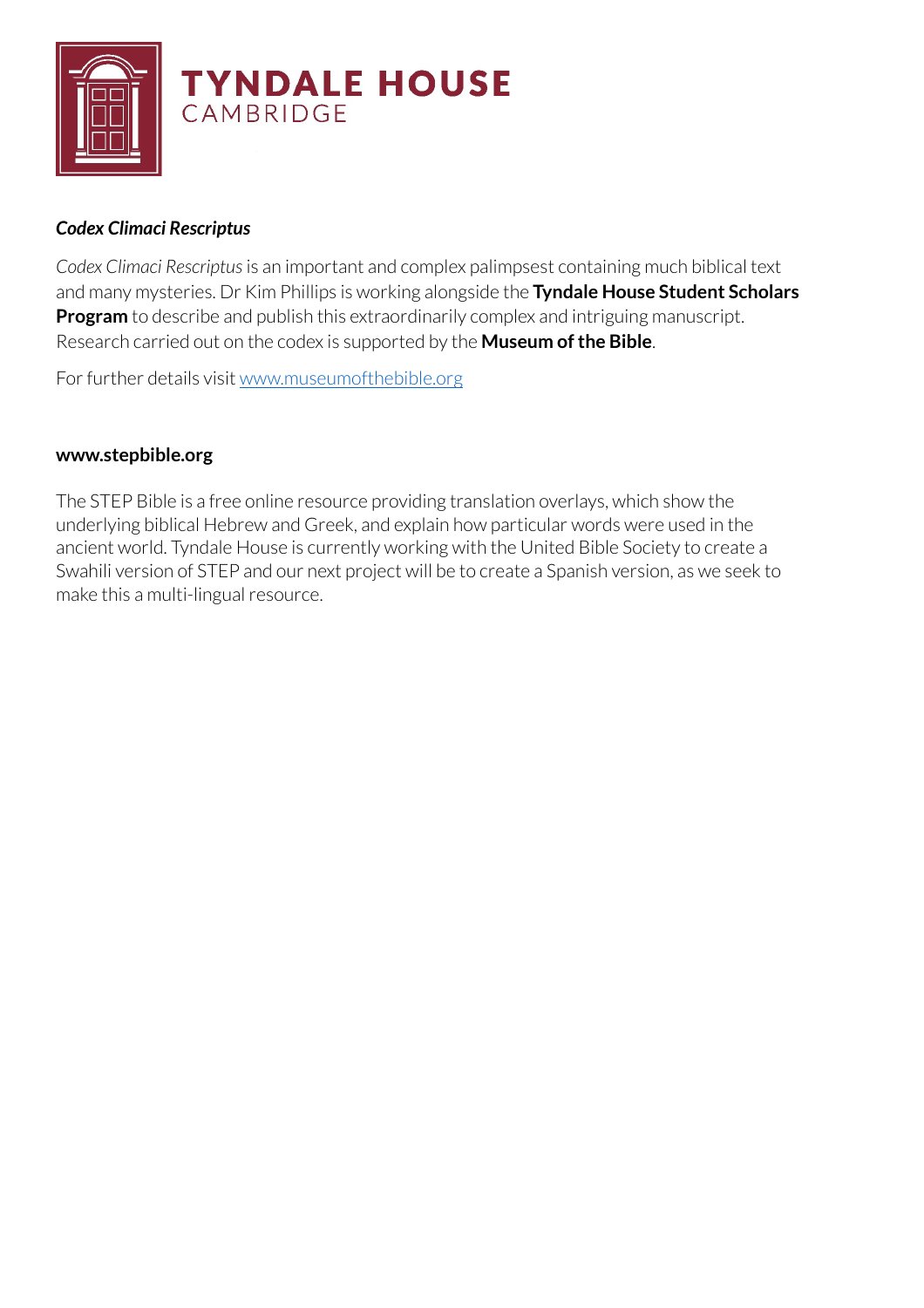

# What is the background to this discovery?

Codex Firkowich B19a (more commonly known as The Leningrad Codex, or L for short) was completed in around 1008. It is the earliest complete codex of the Hebrew Bible (Old Testament).

- L is the main manuscript behind the Hebrew Bibles used by scholars called the Biblia Hebraica [Stuttgartensia and the Biblia Hebraica Quinta \(more recent, but not yet complete\). See https://](https://www.academic-bible.com/en/home/current-projects/biblia-hebraica-quinta-bhq/) www.academic-bible.com/en/home/current-projects/biblia-hebraica-quinta-bhq/.
- The textual traditions found in L and other manuscripts from the same period are referred to as The Masoretic Text (i.e. the text of the Hebrew Bible produced by a group of scholars called the Masoretes, between the  $7<sup>th</sup>$  and  $10<sup>th</sup>$  centuries).
- Thousands of tiny details in L differ from the other high-quality Hebrew Bible codices written in the same period. Scholars have debated these differences: do they reflect an intentionally different Masoretic tradition, or are they simply errors?
- The new manuscript, L17, will allow scholars to check whether those differences in the Leningrad Codex are deliberate. This will alter future scholarly Bibles, and will contribute to our understanding of how The Masoretic Text developed.

Both manuscripts were written by a scribe called Samuel ben Jacob (Samuel son of Jacob)

Phillips has previously published demonstrating single folios found in the Cairo Genizah to be by Samuel ben Jacob, using a set of identifying features, or fingerprints, that collectively point to this particular scribe's handiwork.

See<http://www.lib.cam.ac.uk/collections/departments/taylor-schechter-genizah-research-unit>for details of the Cairo Genizah and its significance.

# What is its significance?

This discovery is significant because it will allow scholars to check the accuracy of tiny details in the manuscript behind most modern Bible translations. Scholars have not previously been able to agree about the accuracy of the scribe behind the earliest complete manuscript of the Hebrew Bible.

- The Leningrad Codex is the main basis for the Old Testament in most Bible translations in the world
	- o Including most English translations
	- o And most scholarly editions of the Hebrew Bible
- Scholars will be able to use this newly identified manuscript to check the accuracy of the most widely used manuscript of the Old Testament.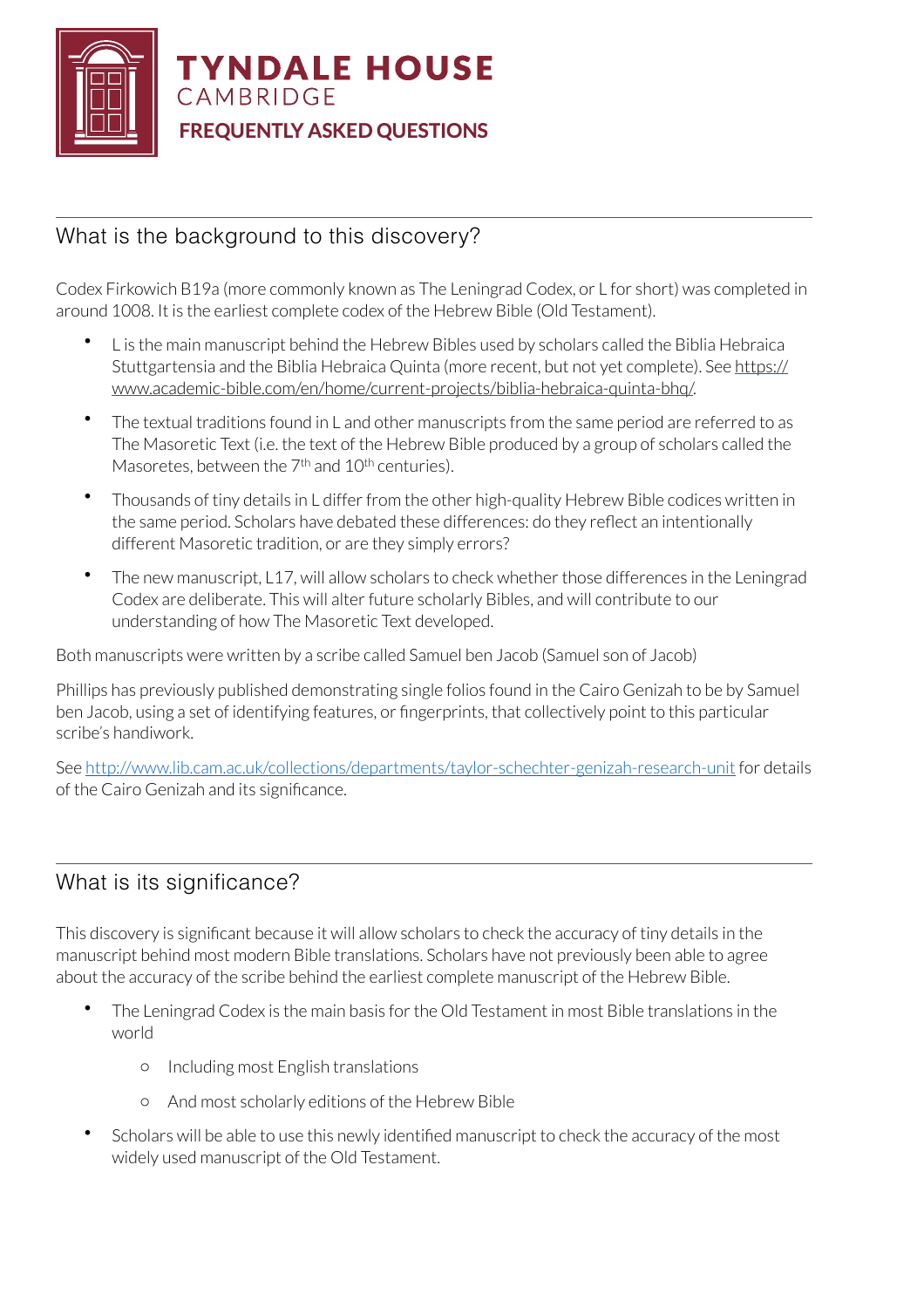# Who discovered it?

Research by Dr Kim Phillips, Research Associate at Tyndale House, Cambridge, and Research Associate at the Taylor-Schechter Genizah Research Unit, University of Cambridge, aged 35.

### **About Dr Phillips**

Photo of Kim Phillips available for use by media:

https://www.google.co.uk/search?q=kim+phillips +genizah&rlz=1C1CHBF\_enUS711US711&source=lnms&tbm=isch&sa=X&ved=0ahUKEwj-sL-[XscLUAhWLBsAKHUidDoMQ\\_AUIBygC&biw=1536&bih=759#tbm=isch&q=kim+phillips+tyndale](https://www.google.co.uk/search?q=kim+phillips+genizah&rlz=1C1CHBF_enUS711US711&source=lnms&tbm=isch&sa=X&ved=0ahUKEwj-sL-XscLUAhWLBsAKHUidDoMQ_AUIBygC&biw=1536&bih=759#tbm=isch&q=kim+phillips+tyndale+house&imgrc=4NI9A2AthWI5nM) +house&imgrc=4NI9A2AthWI5nM:

Qualifications: MA, MPhil, PhD from University of Cambridge; PGDip from University of Wales

Research Associate at Tyndale House [www.tyndalehouse.com] carrying out research on the Codex Climaci Rescriptus and on early Masoretic Manuscripts, research supported by the Museum of the Bible [https://www.museumofthebible.org]

Tyndale House is an independent evangelical charity founded in 1944 to advance biblical research, which is also producing its own edition of the Greek New Testament to be published by Crossway and Cambridge University Press this November. See [www.tyndale.cam.ac.uk/thgnt\\_blog](http://www.tyndale.cam.ac.uk/thgnt_blog)

Research Associate at the Taylor-Schechter Genizah Research Unit, University of Cambridge [http:// [www.lib.cam.ac.uk/collections/departments/taylor-schechter-genizah-research-unit/unit-staff/dr-kim](http://www.lib.cam.ac.uk/collections/departments/taylor-schechter-genizah-research-unit/unit-staff/dr-kim-phillips)phillips]

Taylor-Schechter Genizah Research Unit, University of Cambridge, is a collection of around 193,000 manuscript fragments making up the world's greatest repository of information about Judaism for the mediaeval period and much of the early modern period.

See<http://www.lib.cam.ac.uk/collections/departments/taylor-schechter-genizah-research-unit>

## How was it discovered?

Phillips identifies Bible manuscript in St Petersburg, Russia, as by the scribe who also wrote the famous Leningrad Codex, the earliest complete copy of the entire Old Testament in Hebrew.

Identification only became possible in 2017 when the National Library of Israel put digital copies of old microfilms of the collection in St Petersburg online.

## What was discovered?

The newly identified manuscript

- $\circ$  is also known to scholars as L17.
- o contains Joshua–2 Kings (i.e. Joshua, Judges, 1–2 Samuel, 1–2 Kings)
- o was dated by Israel Yeivin to around AD 975, earlier than the Leningrad Codex
- o was already known to a few scholars, but they were not aware of its link with the Leningrad Codex
- o was originally around 240 folios (480 sides) long and is now about 180 folios (360 sides) long
- o is in the Russian National Library and is labelled in two parts: EVR I Bibl. 80 and EVR I B 13

The identification by Phillips is based on 11 distinctive traits of the scribe called Samuel ben Jacob (Samuel son of Jacob)